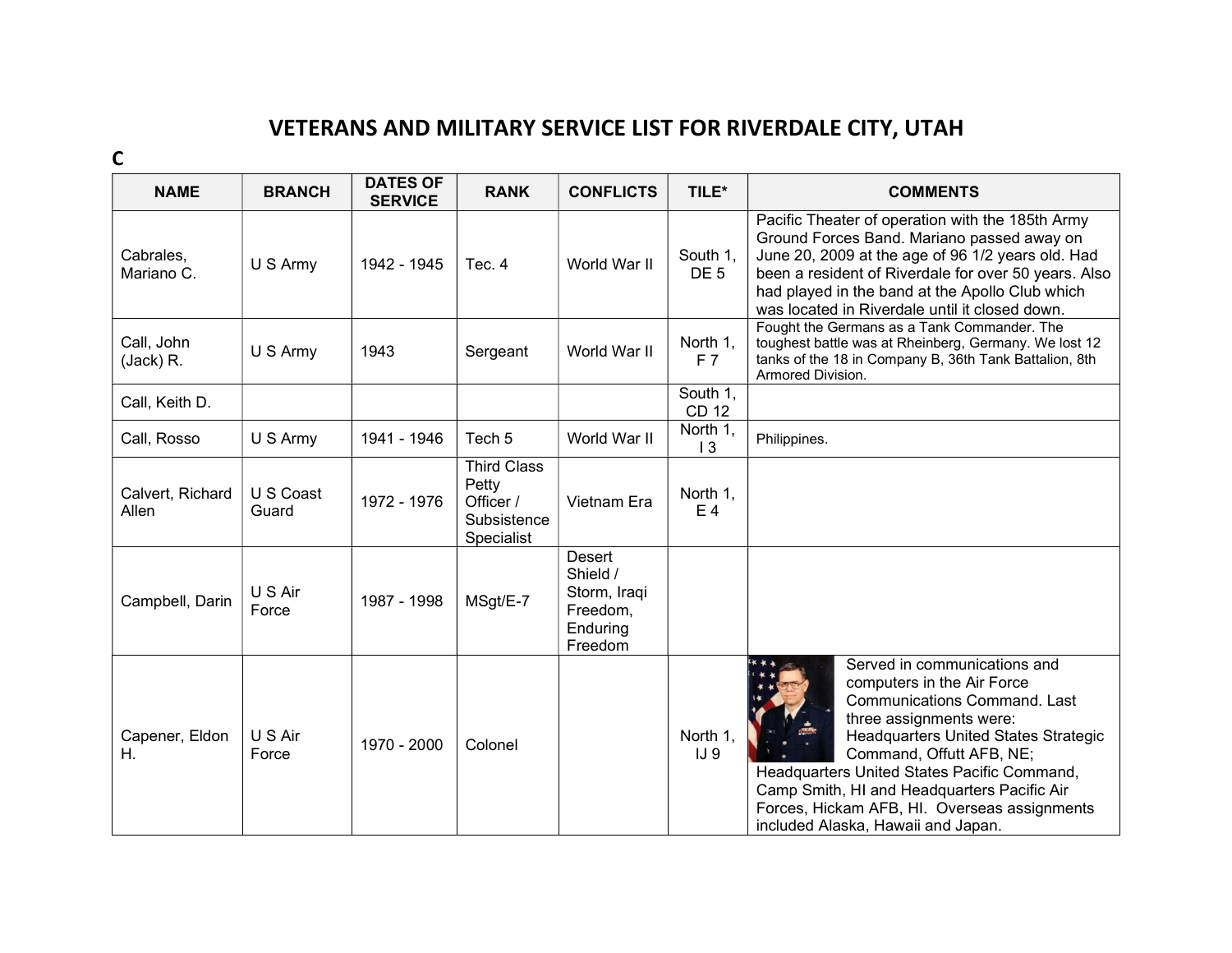| <b>NAME</b>                           | <b>BRANCH</b>    | <b>DATES OF</b><br><b>SERVICE</b> | <b>RANK</b>           | <b>CONFLICTS</b>                                                   | TILE*                      | <b>COMMENTS</b>                                                                                                                                   |
|---------------------------------------|------------------|-----------------------------------|-----------------------|--------------------------------------------------------------------|----------------------------|---------------------------------------------------------------------------------------------------------------------------------------------------|
| Carlile,<br>Nathaniel                 | U S Air<br>Force | 1999 -                            | <b>TSGT</b>           | Operation<br>Enduring<br>Freedom,<br>Operation<br>Iraqi<br>Freedom |                            | Deployed to Iraq (Nov. 2009). This was his 7th<br>deployment.                                                                                     |
| Carlsen, Jr.,<br>Alexander<br>(Swede) | U S Army         |                                   | Sgt.                  | World War II                                                       |                            | India, Burma, China                                                                                                                               |
| Carlsen,<br>Dorothy H.                | U S Army         |                                   | 2nd Lt.               | World War II                                                       |                            | Army Core of Nurses; Bushnell General Hospital.                                                                                                   |
| Carlson,<br>Rodney                    | U S Air<br>Force | 1996 - 2002                       |                       |                                                                    |                            | Mountain Home AFB, ID; HAFB, UT.                                                                                                                  |
| Carpenter,<br>Thomas J.               | U S Air<br>Force | 1973 - 2007                       | Lieutenant<br>Colonel | Enduring<br>Freedom -<br>Afghanistan<br>2001-2002                  |                            | Operation Iraqi Freedom 2003, 2004, 2005, 2006.<br>Operation Northern Watch 1994, 1995, 1996, 1997,<br>1999. Operation Southern Watch 1998, 2003. |
| Carrigan, Keith<br>Walker             | U S Army         | 1966 - 1969                       |                       |                                                                    |                            | Correctional Councilor (U.S.D.B.) - Ft Leavenworth,<br>KS. Basic Training at Fort Polk, LA. Advanced<br>Training at Fort Sam Houston, TX.         |
| Cash, Joseph<br>G.                    | U S Army         | 1946 - 1948                       | <b>PEC</b>            |                                                                    | South 1,<br>$IJ_8$         | 82nd Airborne. All time served in the military was<br>state side.                                                                                 |
| Cash, Owen L.                         |                  |                                   |                       |                                                                    | South 1.<br><b>FG 11</b>   |                                                                                                                                                   |
| Cash, Wayman<br>N.                    | U S Army         | 1950 - 1952                       |                       |                                                                    | North 1,<br>J <sub>4</sub> |                                                                                                                                                   |
| Cash, William L.                      | U S Army         | 1954 - 1956                       |                       | Korean War                                                         | South 1,<br>C <sub>4</sub> |                                                                                                                                                   |
| Castro, Jose                          | U S Army         | 1973 - 1976                       | Specialist 4          |                                                                    |                            |                                                                                                                                                   |
| Charlesworth,<br>Todd                 | U S Air<br>Force | 1991 -                            |                       |                                                                    | South 1,<br><b>HI 14</b>   |                                                                                                                                                   |
| Charlesworth,<br>Troy L.              | U S Navy         | 1989 - 1994                       |                       |                                                                    |                            | <b>Submarine Service</b>                                                                                                                          |
| Child, Calvin                         | U S Navy         |                                   |                       | World War II                                                       |                            |                                                                                                                                                   |
| Child, Donald                         | U S Army         |                                   |                       | World War II                                                       |                            |                                                                                                                                                   |
| Child, Herman                         |                  |                                   |                       | World War I                                                        |                            | WWI Calvary, Belgium                                                                                                                              |
| Child, Jerry                          |                  |                                   |                       |                                                                    |                            |                                                                                                                                                   |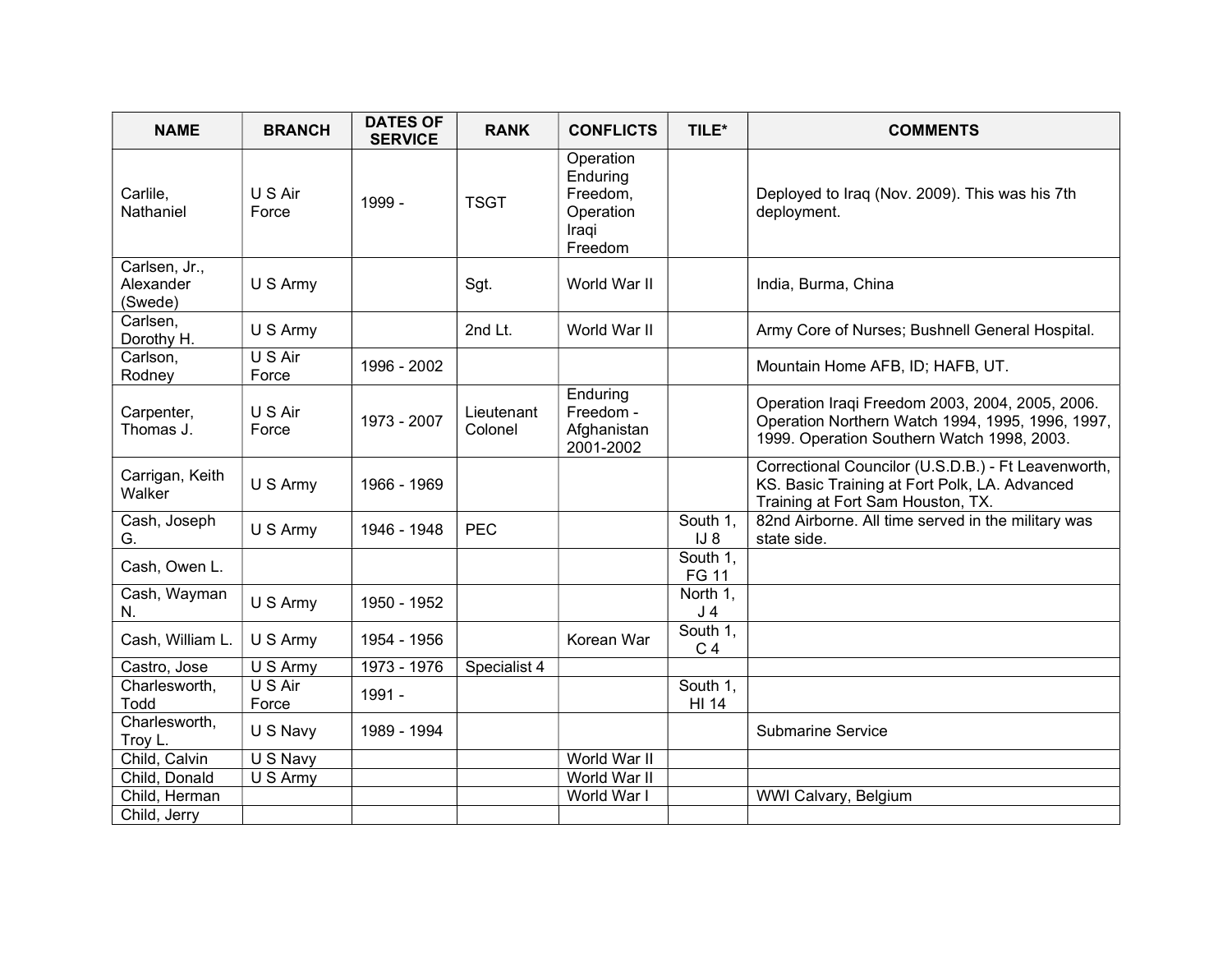| <b>NAME</b>              | <b>BRANCH</b>                             | <b>DATES OF</b><br><b>SERVICE</b>        | <b>RANK</b>                             | <b>CONFLICTS</b>                | TILE*                                      | <b>COMMENTS</b>                                                                                                                                                                |
|--------------------------|-------------------------------------------|------------------------------------------|-----------------------------------------|---------------------------------|--------------------------------------------|--------------------------------------------------------------------------------------------------------------------------------------------------------------------------------|
| Child, Melvin            |                                           |                                          |                                         |                                 |                                            |                                                                                                                                                                                |
| Child, Paul<br>Lorin     | U S Army                                  | 1967 - 1970                              | Captain                                 | Vietnam                         | North 1,<br>E 12                           | Dental corps. Served at Fort Sam Houston, Texas<br>and Fort Dix, New Jersey.                                                                                                   |
| Child, Sherman           | U S Army                                  | 1950 - 1953                              | 1st Lt.                                 | Korean War                      |                                            |                                                                                                                                                                                |
| Chugg, Gary              | U S Army,<br>U S Air<br>Force<br>Reserves | 1967 - 1968<br>1974 - 1994<br>(Reserves) |                                         | Vietnam                         | North 1,<br>A3<br>South 1.<br><b>CD 12</b> | Medic & Transport                                                                                                                                                              |
| Clark, Kevin             | U S Navy                                  | 1984 - 2002                              | Second<br><b>Class Petty</b><br>Officer | <b>Gulf War</b><br>Desert Storm |                                            | Served in the Persian Gulf in 1986 to 1988 and<br>1989 to 1992 on two different commands. Disabled<br>Veteran.                                                                 |
| Clark, Robert<br>Earl    | U S Navy                                  | 1960 - 1964                              | <b>SS Seaman</b>                        | Vietnam War                     | North 1.<br><b>KL 13</b>                   | Served on supply ships taking supplies to<br>desperate crews in Vietnam. Without the supply<br>ships our guys would have went without food,<br>water, clothing ammunition, etc |
| Clegg, Joseph<br>Allan   | U S Army                                  | 1970 - 1972                              | SP <sub>4</sub>                         | Vietnam                         | North 1,<br>F <sub>2</sub>                 |                                                                                                                                                                                |
| Clontz, David R.         | U S Marines                               | 1984 - 1997                              | Captain                                 |                                 |                                            |                                                                                                                                                                                |
| Coates, Danny<br>S.      | U S Navy                                  | 1972 - 1978                              |                                         |                                 |                                            | Pakistan                                                                                                                                                                       |
| Coates, Wayne<br>M.      | U S Army                                  | 1945 - 1945                              |                                         | World War II                    |                                            | European combat - France & Germany.                                                                                                                                            |
| Cobia, Charles           |                                           | 1942 - 1945                              |                                         |                                 |                                            |                                                                                                                                                                                |
| Cody, Jason              |                                           |                                          |                                         | Vietnam                         |                                            |                                                                                                                                                                                |
| Coggins, Gary<br>Kent    | U S Army                                  | 1985 - 1989                              | Sgt.                                    |                                 |                                            | Cav Scout, Fairbanks, AK                                                                                                                                                       |
| Colvell, William<br>Fred | U S Navy                                  | 1971 - 1974                              |                                         |                                 |                                            | South Pacific / VietNam                                                                                                                                                        |
| Comer, Jennifer          | U S Army                                  | 2002 - 2007                              | SPC E-4                                 |                                 |                                            | <b>OIF 2005</b>                                                                                                                                                                |
| Condo, Ted J.            | U S Air<br>Force                          | 1972 - 1996                              | Msgt                                    | Vietnam,<br><b>Gulf War</b>     | North 1,<br>A 9                            |                                                                                                                                                                                |
| Conlin, Dwayne<br>J.     | U S Navy                                  | 1946 - 1955                              | S <sub>2/c</sub>                        | World War II                    | South 1,<br><b>EF 12</b>                   | USN Regular Jan. 1946 - June 1946. USN<br>Reserves March 1947 - March 1955.                                                                                                    |